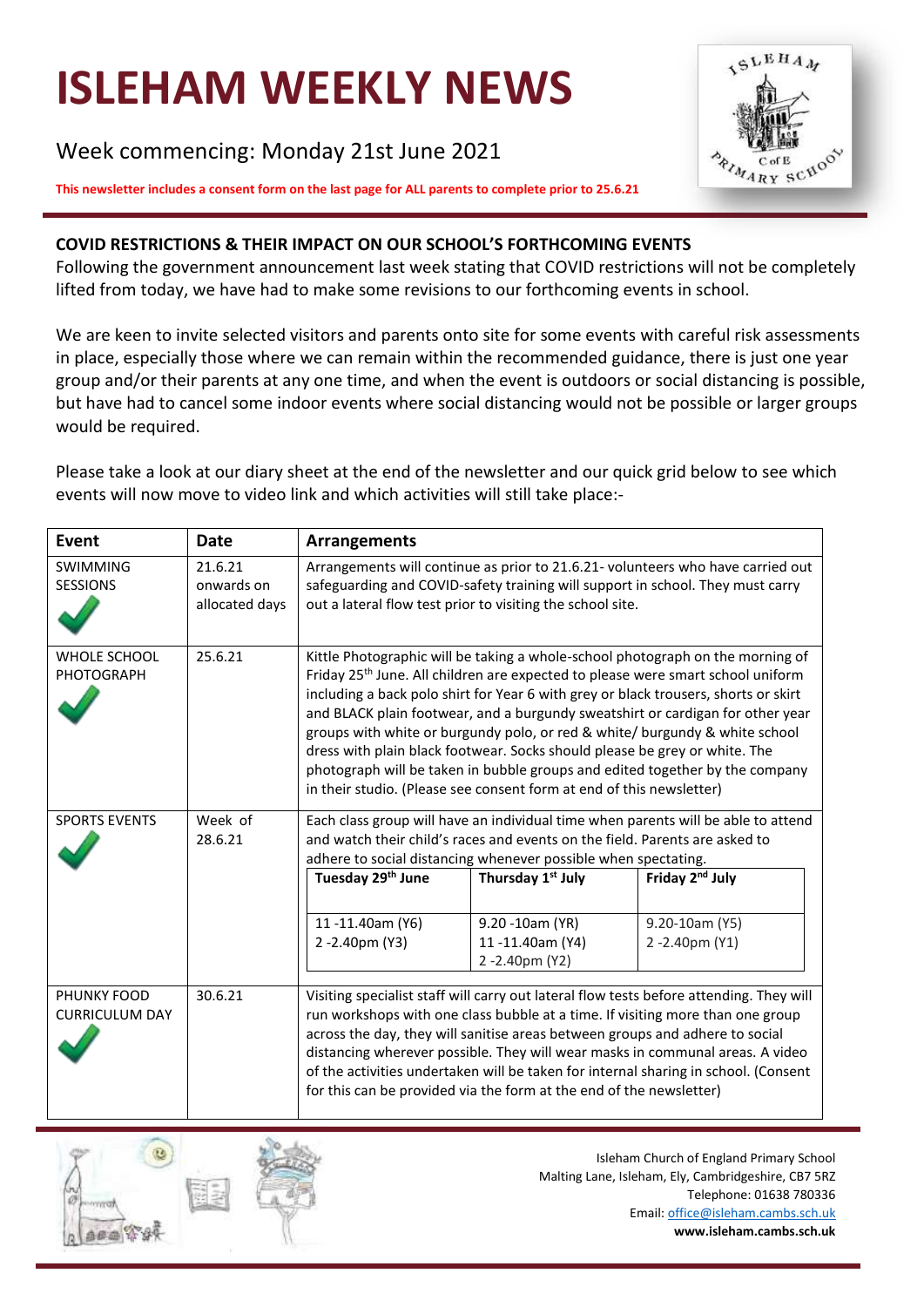| YEAR 5 & 6 DRAMA<br><b>PRODUCTIONS</b>                                          | 2.7.21                   | The Upper Key Stage 2 productions will be filmed in school time and a google<br>drive link shared on 2.7.21 so that parents can view the video for their child's<br>year group at home.<br>(A consent letter for Year 5 & 6 parents is included at the end of this newsletter)                                                                                                                                                                 |
|---------------------------------------------------------------------------------|--------------------------|------------------------------------------------------------------------------------------------------------------------------------------------------------------------------------------------------------------------------------------------------------------------------------------------------------------------------------------------------------------------------------------------------------------------------------------------|
| <b>SUMMER CONCERT</b>                                                           | 14.7.21                  | A video link will be shared via google drive on 14.7.21 so that parents can enjoy<br>the summer concert video at home.<br>(A consent letter for ALL year group parents is included at the end of this<br>newsletter)                                                                                                                                                                                                                           |
| MOVE-UP DAY                                                                     | 8.7.21                   | The move-up day will continue as planned with areas sanitised well between<br>groups. PE kits will not be required on the move-up day. Children will go straight<br>to their new classroom and be dismissed from there at the end of the day to<br>avoid moving between spaces.                                                                                                                                                                |
| <b>SCIENCE WEEK &amp;</b><br>YEAR 6 SCIENCE-<br>THEMED SHARING<br><b>STALLS</b> | <b>WEEK OF</b><br>5.7.21 | The Year 6 Science stalls will go ahead on Friday 9 <sup>th</sup> July with Year 6 pupils able<br>to take part in well ventilated spaces or outside, and where they can distance<br>from other groups. Items will be sanitised between bubble groups wherever<br>possible. Visiting experts will be invited for Science week and follow the school<br>COVID-safety advice as mentioned for the Phunky food curriculum workshops<br>on 30.6.21. |
| PTA AFTER-<br><b>SCHOOL DISCOS</b>                                              | 15.7.21                  | These have unfortunately been cancelled as there is no way for us to run the<br>discos cost-effectively and efficiently for all year groups separately within the<br>time available. However please see below re Year 6 leavers' events. We will of<br>course also celebrate the end of term in class bubble groups.                                                                                                                           |
| YEAR 6 PIZZA<br>PARTY & GAMES                                                   | 15.7.21                  | Year 6 are invited to stay after school on Thursday 15 <sup>th</sup> July for a pizza party and<br>games on the field to 5pm, with costs covered by the PTA. Any Year 6 parents<br>who can help supervise are welcome to do so. (Please see reply slip at the end<br>of this letter)                                                                                                                                                           |
| YEAR 6 LEAVERS'<br><b>SERVICE</b>                                               | 16.7.21                  | A Leavers' Service will take place on the field at 2.15pm for our Year 6 children<br>and up to 2 guests from each family.<br>Year 6 children will leave school with guests after the service. This will be their<br>final afternoon in school due to the residential taking place in the final week<br>(Please see reply slip at the end of this letter)                                                                                       |
| YEAR <sub>6</sub><br>RESIDENTIAL                                                | 19.7.21-<br>21.7.21      | The Year 6 Residential visit to Thorpe Woodlands is due to take place in line<br>with the latest guidance for residential school trips. A representative from<br>Thorpe Woodlands will attend the parent meeting on 29 <sup>th</sup> June at 3.30pm IN<br>THE SCHOOL HALL to discuss arrangements at the centre. Please try to come<br>along-ideally one adult per Year 6 child to ensure social distancing.                                   |

# **RSE (Relationships & Sex Education) & HEALTH EDUCATION MEETING FOR ALL ISLEHAM FAMILIES VIA ZOOM**

**TUESDAY 22ND JUNE 2021 4.30pm**



**Don't miss our Zoom meeting about the Relationships & Sex Education and Health Education lessons at Isleham Primary. The meeting takes place on Tuesday this week.**

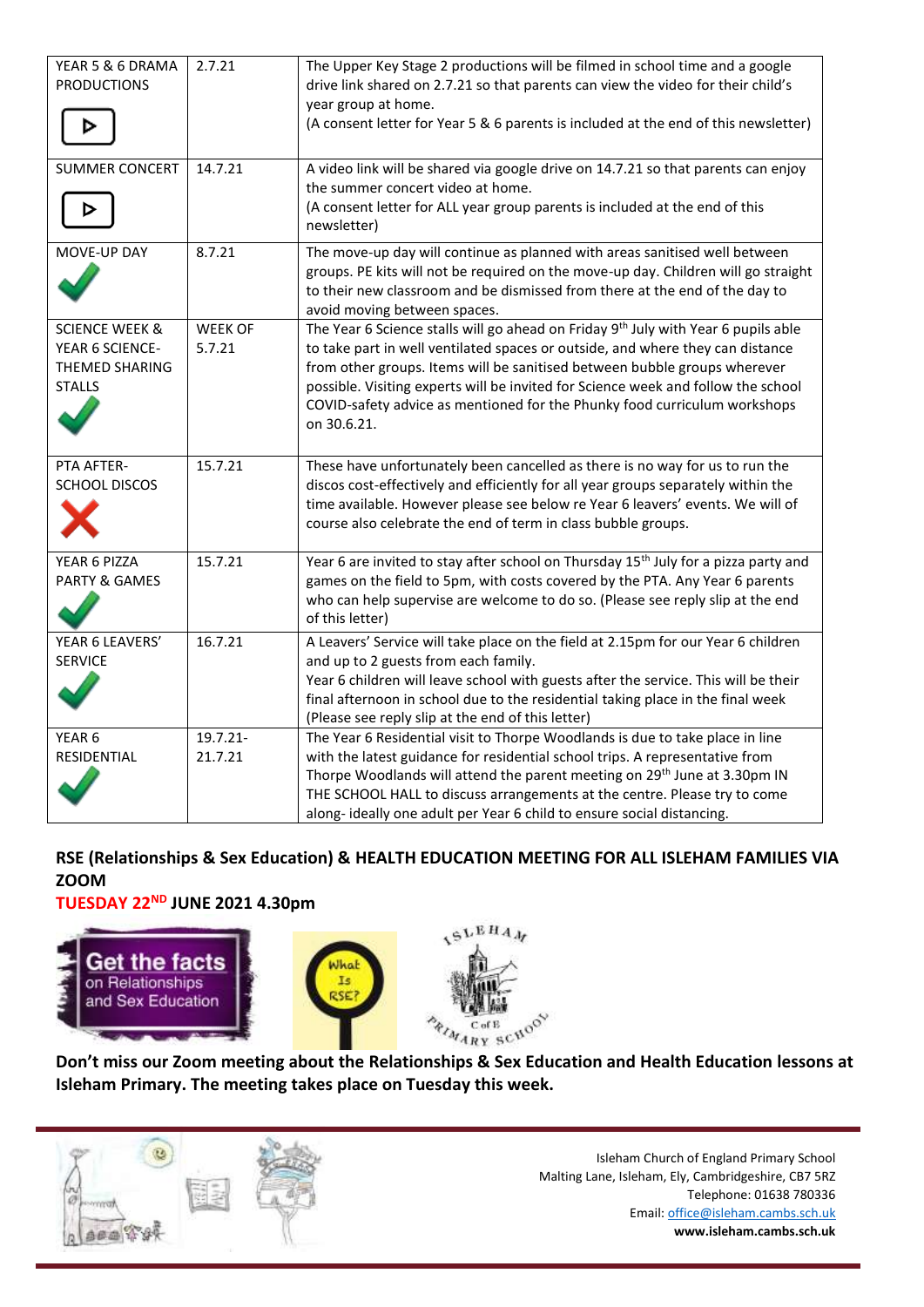Zoom in for our meeting where will go through the content to be covered and resources in each year group to be delivered at the end of the summer term. This content was detailed in our autumn term survey for parents and offers a chance for parents to see the resources we use in school and hear about what is covered in our classes as part of the statutory RSE curriculum.

# Tuesday 22nd June at 4.30pm

Join Zoom Meeting

<https://us02web.zoom.us/j/82528533303?pwd=MnFkMDc4MUliaVF4WllkNmYwSnRzZz09> Meeting ID: 825 2853 3303 Passcode: RSE123

## **NEXT PTA MEETING**

PLEASE JOIN US FOR OUR NEXT PTA MEETING after the RSE meeting via Zoom. The meeting is open to all parents of the school Tuesday 22nd June at 5pm Join Zoom Meeting <https://us02web.zoom.us/j/81857061119?pwd=T2JKRVVCMy9MSlBXd25pcGV4Y3F2UT09> Meeting ID: 818 5706 1119 Passcode: PTA123

# **ISLEHAM PRIMARY COMMUNICATIONS POLICY**

We published our revised communications policy in the Spring Term 2021. Please see our website under 'raising concerns guidance' in 'Key Information' for further details.

[https://www.isleham.cambs.sch.uk/web/raising\\_concerns\\_guidance/410001](https://www.isleham.cambs.sch.uk/web/raising_concerns_guidance/410001)

If any parents have concerns about the school, please contact us at the earliest opportunity so that any concerns can be responded to and hopefully resolved quickly. Thank you.

# **JUNIOR TRAVEL AMBASSADORS COMPETITION**



Please don't forget the Year 5 Junior Travel Ambassadors competitionit closes this Friday. There are some fantastic prizes to win including water bottles and bike lights, and a road safety pencil for all entrants!

# The Junior Travel Ambassadors

Details are included in last week's newsletter. Thank you

# **TERRIFIC TRIATHLON**

Thank you for supporting your children in taking part last week in the active triathlon events, and to all who came to spectate at The Beeches, come rain or shine!

The children all showed great resilience in setting personal challenges and we were impressed with their tenacity despite the inclement weather- either extreme heat or pouring rain! Well done and thank you to all who have been collecting sponsor money. We hope to complete our swimming tasks this week in the class lessons now that the pool can reopen. Thank you for returning your sponsorship money when you can within the next 14 days. All donations large or small are greatly appreciated.



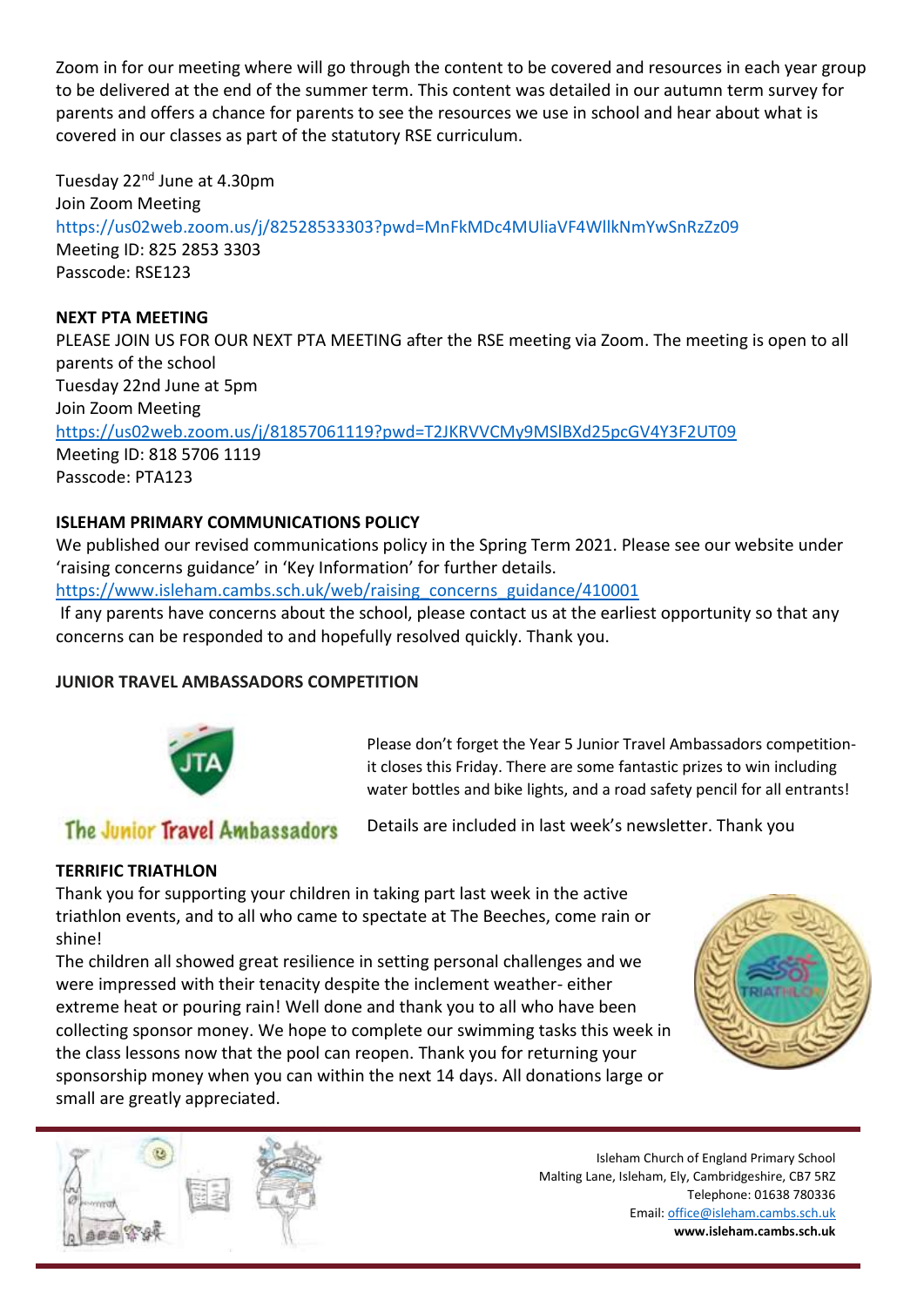#### **GREAT NEWS TO SHARE**

Here are some photos from Thursday's Year 5 Cambridgeshire Maths Challenge. Both teams were amazing. Team B (Henry G, Aurelia, Lila and Remi) came joint 1st place and should be heading to the final on 5th July. Team A (Soren, Freya, Isla & Henry T) were also highly commended. Incredible work Year 5- well done!



## **YEAR 5 EGYPTIAN DAY**

Congratulations go to our Year 5 children too for their great work on Egyptian Day the week before last. They made flatbreads, studied and sketched artefacts, dressed up and had a feast! **It looked and sounded like a very busy & productive day!**









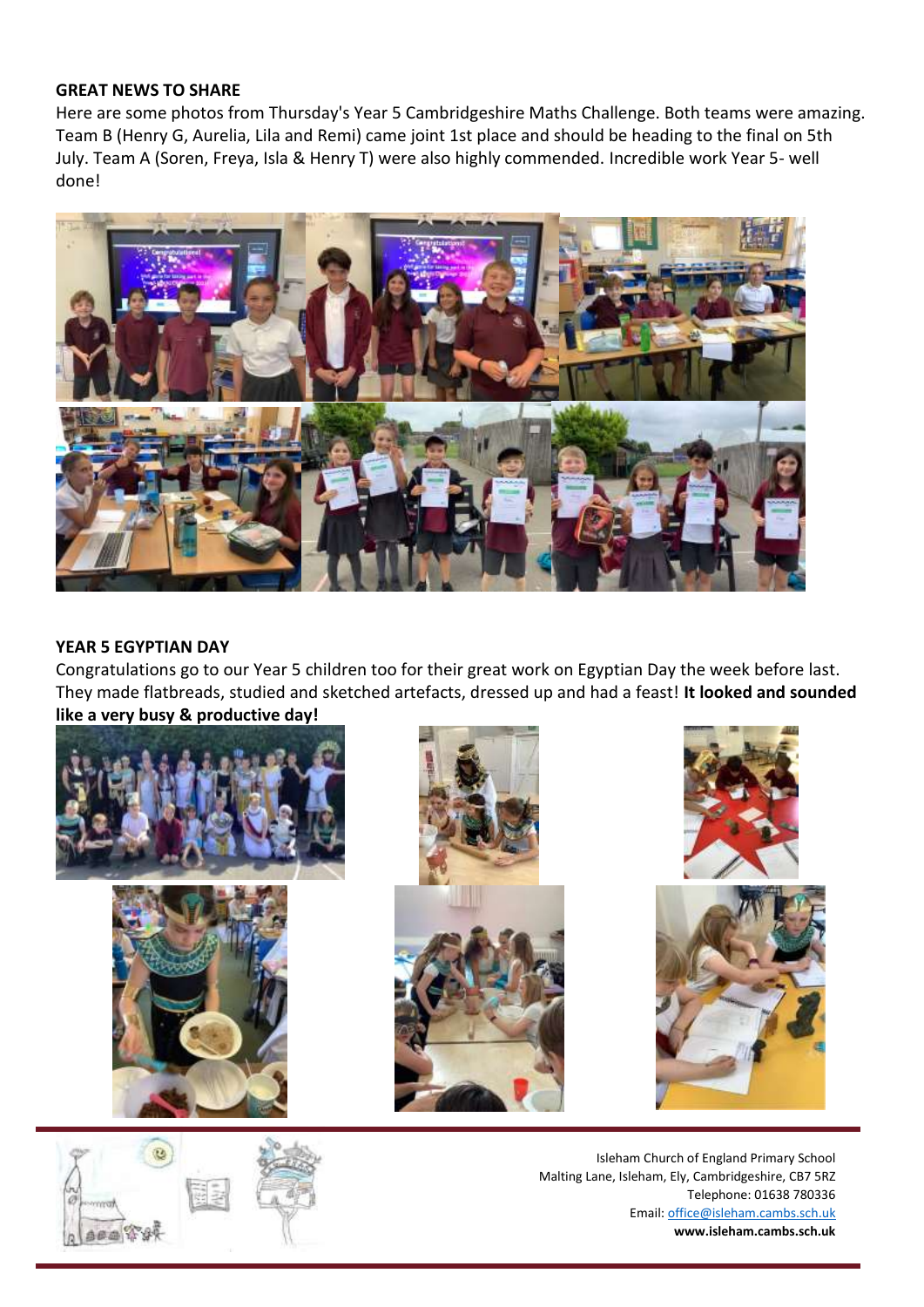#### **ASSEMBLIES & MUSIC THIS WEEK**

This week we will be thinking in our Picture News assembly about the following question:-



We will also be considering our Christian values.

#### **SCHOOL MENU THIS WEEK**



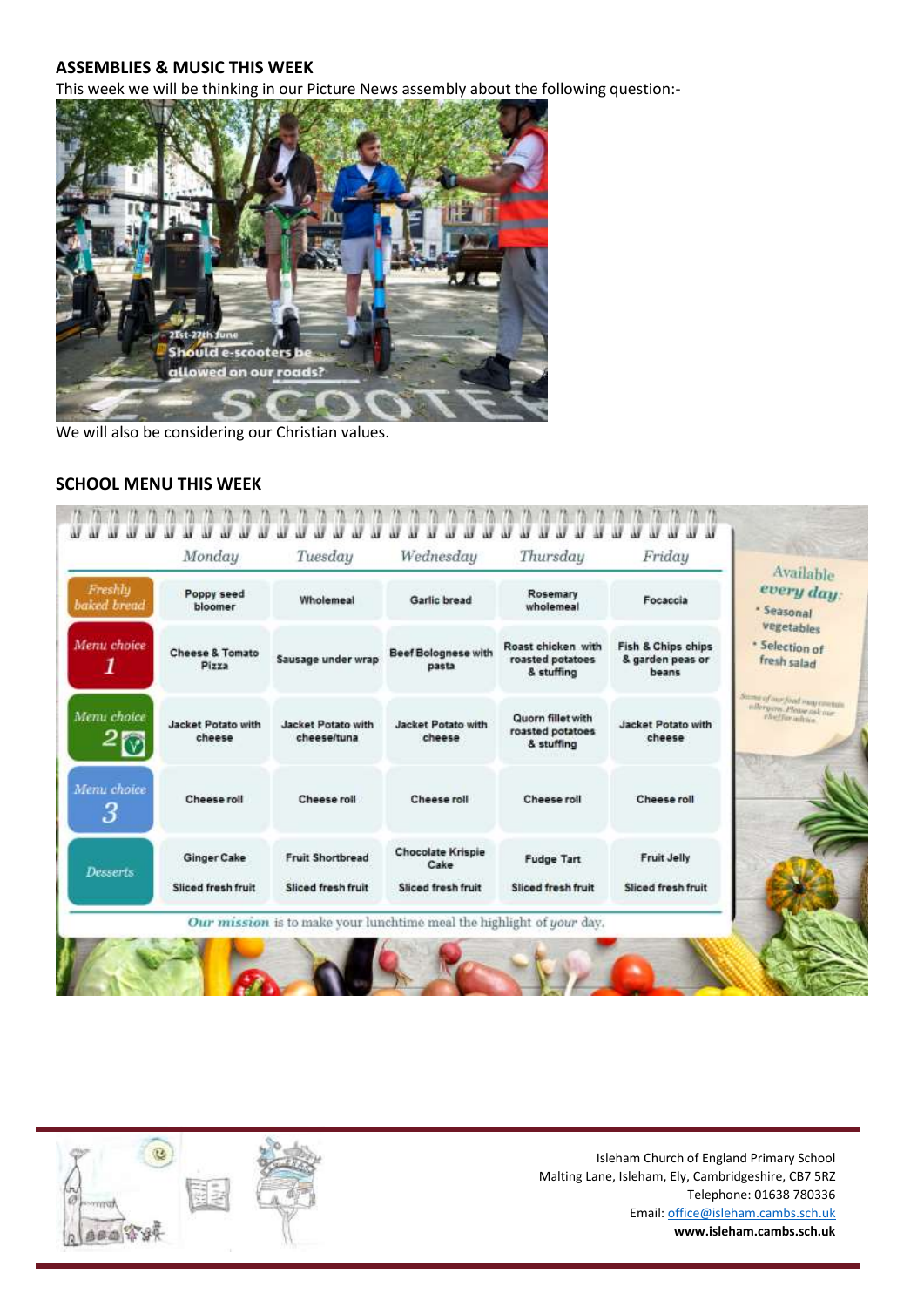# **TERM DATES- SUMMER 2021 THE WEEKS AHEAD**

21<sup>st</sup> June- Year 3 swimming (am) instead of 22.6.21

22<sup>nd</sup> June- No Year 3 swimming 4.30pm- RSE & Health Education Zoom meeting for parents Meeting ID: 825 2853 3303 Passcode: RSE123 followed by 5pm PTA Meeting via Zoom Meeting ID: 818 5706 1119 Passcode: PTA123

25<sup>th</sup> June- 2.00pm-2.45pm New intake Reception playground games session

29<sup>th</sup> June- 9.30am-10.15am New intake Reception playground games session,

3.30pm Residential Meeting for Year 6 in hall

30th June- Phunky food curriculum day all classes

2<sup>nd</sup> July- Date for publishing of Year 5 and Year 6 production videos via Google Drive link

5<sup>th</sup> July- SCIENCE WEEK (all classes)

8<sup>th</sup> July- Move up day (Year 6 day trip in locality)

New Reception children visit session am & pm groups (9.15-11.15 OR 1.00pm-3.00pm)

9<sup>th</sup> July- Science Fair (Year 6 to create stalls), Sharing Friday and end-of-year reports home.

13<sup>th</sup> July- 3.30pm Year 5 residential meeting in hall

14<sup>th</sup> July- Summer Concert video to be shared by Google drive

15<sup>th</sup> July- after school- Year 6 Pizza party and games on field to 5pm

16th July- pm- Year 6 leavers' service and final day in school

19<sup>th</sup>-21<sup>st</sup> July- Year 6 residential visit to Thorpe Woodlands

21<sup>st</sup> July- last day of summer term all pupils

22<sup>nd</sup> July- Professional Development Day for staff- school closed to pupils

1<sup>st</sup> September- Professional Development Day for staff- school closed to pupils, home visits to new intake Reception families

2<sup>nd</sup> September- Professional Development Day for staff- school closed to pupils, home visits to new intake Reception families

3<sup>rd</sup> September- Year 1 to 6 autumn term starts, home visits to new intake Reception families

6 th September-New intake Reception pupils start full-time

# **COMMUNITY NEWS**



# Amazon Smile and Amazon Prime Day Bonus and funds for the PTA!

Isleham School PTA has an AmazonSmile account. Amazon Smile is a website operated by Amazon. It features the same products at the same prices as the standard Amazon site. The only difference is, when you shop on Amazon Smile, the Amazon Smile Foundation will donate 0.5% of the cost of all eligible products to the PTA.

The PTA get a small amount of income each few months from Amazon Smile, but it would be brilliant to increase the amount. So please use to place your Amazon orders via Smile and boost our income.

Prime members who shop for Amazon Prime Day deals from 21st – 22nd June using AmazonSmile will DOUBLE donations to Isleham Primary School P.T.A. So don't forget Prime Day!

Isleham School PTA AmazonSmile: **smile.amazon.co.uk/ch/1109379-0**

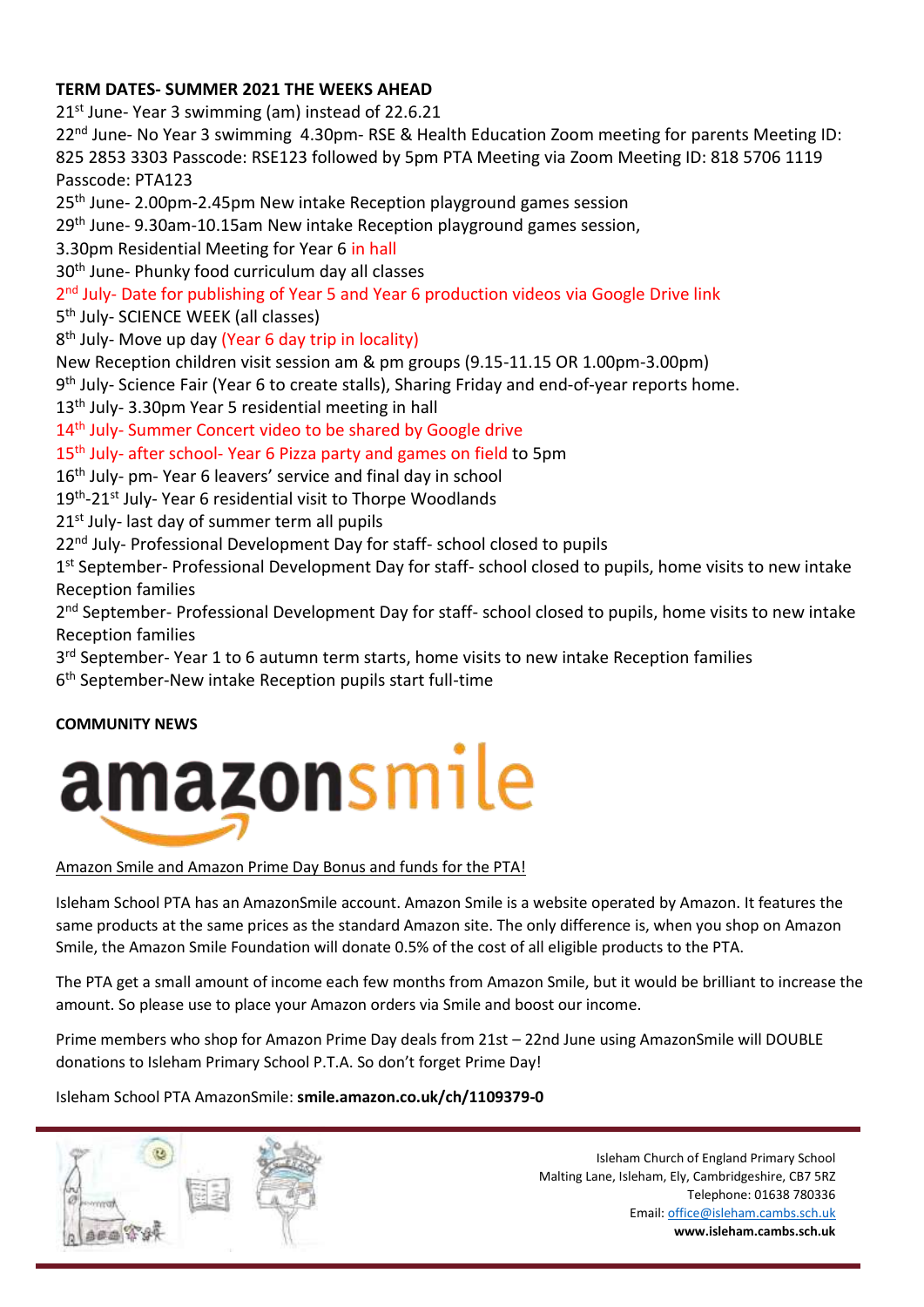

Weds mornings at Isleham Playground

A weekly get-together at Isleham play area for parents and carers of under 5s. Bring your own picnic blanket, toys and drinks and come along to see who else has young children in the local area.

Weather permitting and for the next few weeks, a member of the Busy Bees team plan to be in attendance from 9:15 to 10:30, so join us to find out more about "Busy Bees Stay and Play" or offer your help for when sessions can start up again.

Busy Bees was a 'Stay and Play' baby and toddler group held in The Beeches that provided play and crafts for children and an opportunity for parents and carers to socialise. Groups like this aren't meeting again yet but we have a Facebook group to share info about local groups and services that are active or offering online support or activities.

Please join the group or email to find out more and please spread the word to parents and carers that aren't on social media or don't yet have children at the school or pre-school.

Social distancing will be observed during the Play & Chat gatherings.

Facebook Group: Busy Bees Isleham (a visible but private group)

https://www.facebook.com/groups/islehambusybees

Email: isleham.busybees@gmail.com

Isleham Under Fives Association (IUFA) run the Isleham Pre-school and coordinated Busy Bees:

https://www.facebook.com/islehamunderfives

https://www.islehamunderfives.co.uk/